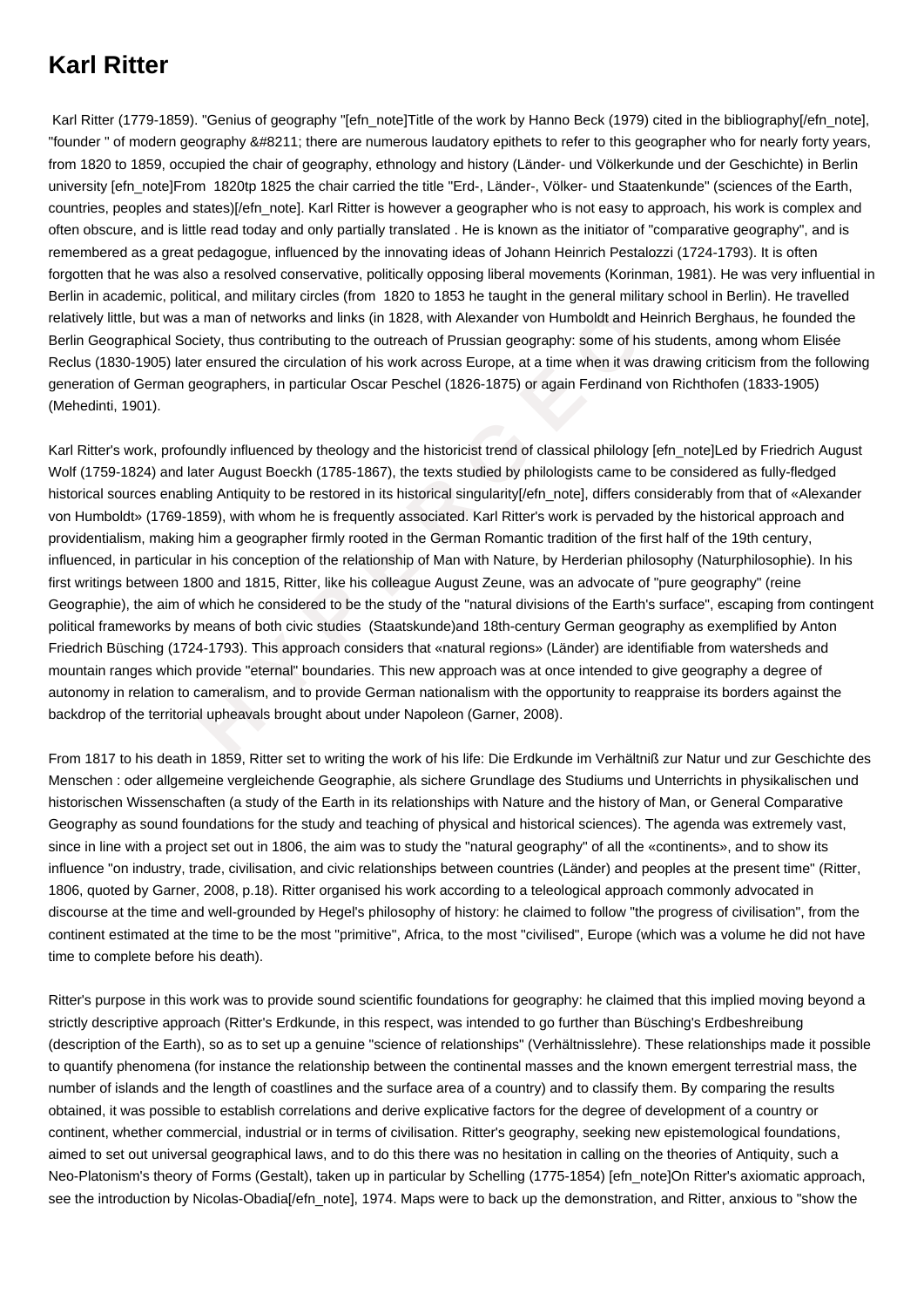world" to students, following the recommendations of Pestalozzi, contributed to the development of school atlases and wall maps in the teaching of German geography.

t in Lutheran thought allowed considerable room for free-will. The work of Ritter, a L<br>divided between these two trends: some of his texts suggest a relativisation of the<br>is published by D & G Nicolas-Obadia) while ins Geo By adopting a comparative procedure which was developing at the time in the natural sciences – in particular in anatomy – and in the area of philology, Ritter's style of geography is part of an epistemological renewal, offering this new "scientific geography" a place in the German academic landscape. But the maintenance of the resolutely providentialist nature of this geography was at odds with a strong current deriving from the philosophy of Enlightenment, and Kant in particular, aspiring towards an autonomy of the human sciences with respect to theology. This probably partly explains why Ritter's work, Die Erdkunde, the "last great work of German providentialist geography" (Hanno Beck, 1979, p.121), a product of the Reformation, was rapidly overtaken by a more positivist brand of geography, and did not have the same career as Humboldt's Cosmos [efn\_note]The Reformation gave rise to a series of geographical works the main aims of which were to bring readers to admire the work of the Creator. Providentialism, the belief in the providence (Vorsehung) of God as governing the world and mankind, tended in Calvinist thought towards strict divine predestination but in Lutheran thought allowed considerable room for free-will. The work of Ritter, a Lutheran from a pious background, was divided between these two trends: some of his texts suggest a relativisation of the "eternal essences" (see in particular the texts published by D & G Nicolas-Obadia) while his Geographie leans more towards a strict reiteration of the predestination of "geographical individuals". It is in this sense that we can say that Ritter's Geographie complies with a theological-geographic doctrine at large in Germany from the Reformation. It can be noted that the selection and choice of texts by Ritter for translation into French since the 19th century have often minimised this predestination component of his thought, thus providing a somewhat biased view of his geography. Concerning the links between theology and German geography, see the work by Manfred Büttner (Büttner, 1997, Die Bedeutung der Reformation für die Neuausrichtung der Geographie im protestantischen Europa und ihre Folgen für die Entfaltung der Providentiallehre. Ein Beitrag zur Geschichte der wechselseitigen Beziehungen zwischen Theologie und Geographie. In: Archiv für Reformationsgeschichte, vol. 68, p. 209-225, and Büttner, 1998, Geographie und Theologie. Zur Geschichte einer engen Beziehung. Geographie im Kontext Bd. 2, Peter Lang, Frankfurt a.M., 161 p.)[/efn\_note]

## **Bibliographie**

.

Main texts by Karl Ritter :

-RITTER Carl, 1804-1807, Europa, ein geographisch-historisch-statistisches Gemälde,Francfort/Main, Hermann, 2 vol., 496 et 603 pages.

-RITTER Carl, 1817-1859, Die Erdkunde im Verhältniß zur Natur und zur Geschichte des Menschen : oder allgemeine vergleichende Geographie, als sichere Grundlage des Studiums und Unterrichts in physikalischen und historischen Wissenschaften, Berlin, G. Reimer: " Afrique" 1817-18, 2e édition 1822, 2 vol., "Asie", 1832-59, 19 vol.

-RITTER Carl, 1835-1836, Géographie générale comparée ou Science de la Terre dans ses rapports avec la nature et l'histoire de l'homme pour servir de base à l'étude et à l'enseignement des sciences physiques et historiques, première partie («l' Afrique ») traduite en français par Eugène Buret et Édouard Desor, Paris, Paulin, 3 vol., 544, 552 et 460 pages.

-RITTER Carl, 1859, « De la configuration des continents sur la surface du globe et de leurs fonctions dans l'histoire », préface d'Élisée Reclus, Revue germanique, p. 241-267.

-RITTER Carl, 1862, Allgemeine Erdkunde. Vorlesungen an der Universität zu Berlin gehalten von Carl Ritter, texte édité par H. A. Daniel, Berlin, G. Reimer, 240 pages.

-RITTER Carl, 1865, Comparative geography. Translated for the use of schools and colleges, traduction de William L. Gage, Philadelphia, J. B. Lippincott & Co, 220 pages.

-RITTER Carl, 1974, Introduction à la géographie générale comparée (Einleitung zur allgemeinen vergleichenden Geographie und Abhandlungen zur Begrundung einer mehr wissenschaftlichen Behandlung der Erdkunde), traduction de Danielle Nicolas-Obadia, introduction et notes de Georges Nicolas-Obadia, Paris, les Belles Lettres, 253 pages.

Réferencies :

-BECK Hanno, 1979, Carl Ritter, Genius der Geographie, Berlin, Dietrich Reimer Verlag, 132 pages.